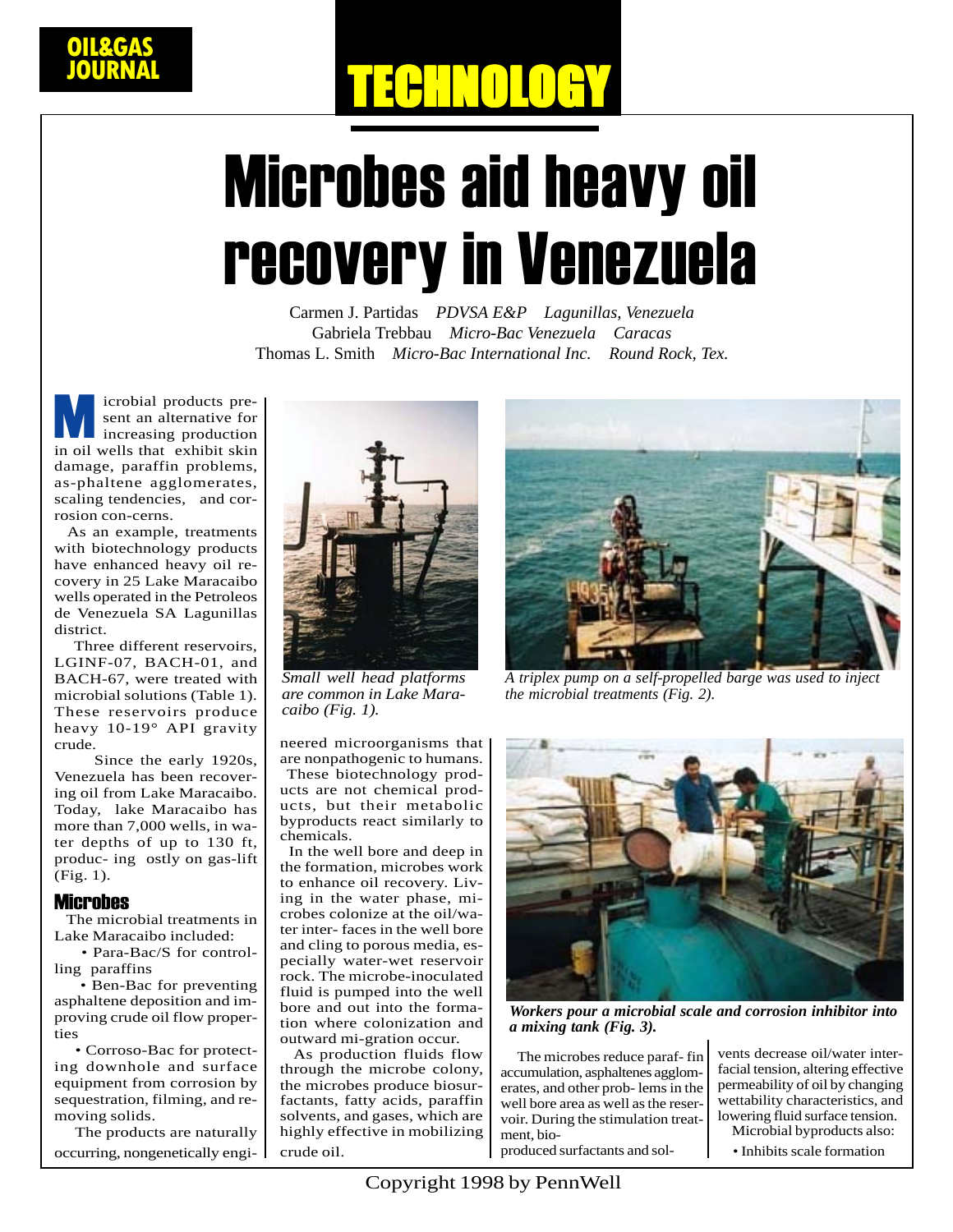### TECHNOLOGY

#### **TREATMENT RESULTS Well LL-2465 Well LL-2248** 120 250 July 6,  $1997 =$ June 18, 1997 = 100 Microbial injection Microbial injection 200 bo/d Production, bo/d 80 150 Production, Shut-in **Pretreatment** 60 Shut-i 100 **Pretreatment** Post-40 treatment 50  $20$ Posttreatment  $\mathbf 0$ 0 AD AS A BALLO I May 10 c, ė. **1000 - 1000** \$ ġ. **Mea** 1015-18 1412 Jun 27 ġ. å. रू 16 ġ.  $\phi$ ৰ্ণু 23 Ġп b, Sep- $\mathcal{L}$ es. OBC Cay 404 Cay ぷ 1997 1998 1997 1998 **Well LL-2241 Well LL-2499** 200 100 Nov. 16, 1997 = Sept. 3, 1997 = 180 90 Microbial injection Microbial injection 160 80 Postbo/d 140 Production, bo/d 70 **Pretreatment** treatment 120 **Pretreatment** Shut-ir 60 Production, 100 50 80 40 60 Post-30 40 20 treatment 20  $10$  $\Omega$  $\mathbf 0$ **10-10-11** ÷  $\mathcal{O}_{\lambda}$ May 17 a 19 2000 10 3.24 **1000000** ġ, **000-21** 00.11 02.15  $\lambda$ ż, Oct 21 22202222  $q_2$ **2-2019**  $\triangle$  $\phi_{\star}$  $\sim$  $\phi_{\!\scriptscriptstyle\! A}$  $\sqrt{2}$ ر<br>ئى oV 30 200 **SP** w  $\mathcal{C}_{\mathcal{B}}$ os,  $\mathscr{C}_{\mathscr{D}}$ 1997 1998 1997 1998

and corrosion

 • Increase API gravity with bio-produced solvents, al-cohols, and ketones.

 Microbes significantly decrease nutrients available for sulfate-reducing bacteria. **SRB** 

colonies are lessened or eliminated.

 The microorganisms can convert long chain n-alkane molecules into less-dense, short- chain molecules, which improves hydrocarbon mobility.

#### Application

 Annular batch treatments and formation squeezes are two of the most common methods or applying microbial products in producing oil wells. The selected method de- pends on treatment goals and well characteristics.

 Annular batch treatments are intended to reduce well maintenance, while microbial squeeze programs aim to improve production from the formation.

In the 25 treated oil wells in

#### **RESERVOIR CHARACTERISTICS**

| Reservoir                                 | LL-07     | Bach-01   | Bach-67 |
|-------------------------------------------|-----------|-----------|---------|
| Year discovered                           | 1926      | 1934      | 1979    |
| Total number of wells                     | 974       | 481       | 10      |
| Monthly oil production, 1,000 bbl/month   | 1,107     | 1.116     | 23      |
| Monthly gas production, MMcf/month        | 858       | 961       | 30      |
| Monthly water production, 1,000 bbl/month | 820       | 434       | 36      |
| Producing area, acres                     | 31,639    | 23,511    | 5.185   |
| Net sand thickness, ft                    | 68        | 137       | 43      |
| Oil volume, acre-ft                       | 2.117.433 | 3.229.928 | 190,385 |
| Porosity, %                               | 30        | 33.5      | 33.5    |
| Permeability, md                          | 1,500     | 3,000     | 3.000   |
| Distance between wells, m                 | 173       | 300       | 300     |
| Geological period                         | Miocene   | Miocene   | Miocene |
| Original oil in place, million bbl        | 3,828.00  | 6,621     | 391     |
| Ultimate oil recovery, million bbl        | 203       | 720       | 35.3    |
| Recovery factor, %                        | 39        | 16        | 10      |
| Waterflood in progress                    | Yes       | <b>No</b> | No      |
| Bottom hole temperature, °F.              |           |           | 137     |
| Number of reservoirs                      |           |           |         |
| Reservoir depth, m.                       | 3,800     | 3,000     | 3,300   |
| Deepest well, m                           | 4.700     | 3,600     | 3,500   |
| Lithology                                 | Sand      | Sand      | Sand    |
| Number of sands                           | 3         | 9         |         |
| <b>API Gravity</b>                        | 18        | 12        | 4       |
|                                           |           |           |         |

Lake Maracaibo, the bottom hole temperatures ranged from 130 to 150° F. Microbial products can be effective in bottom hole temperatures of up to 270° F. The selected treatment method was a highvolume microbial squeeze.

 Microbial solution was injected with a tubing squeeze

procedure that placed the solution about 1-2 m into the producing formation. The solution was injected with a triplex pump from a self-propelled barge docked by the production platform (Fig. 2).

#### Solution preparation

The microbial solution con-

tained tillered water from Lake Maracaibo and potassium chloride.

 The barge holds 650 bbl of solution in two compartments—500 bbl in the bottom compartment and 150 bbl inthe top. The solution was prepared at the well site (Fig. 3). To remove suspended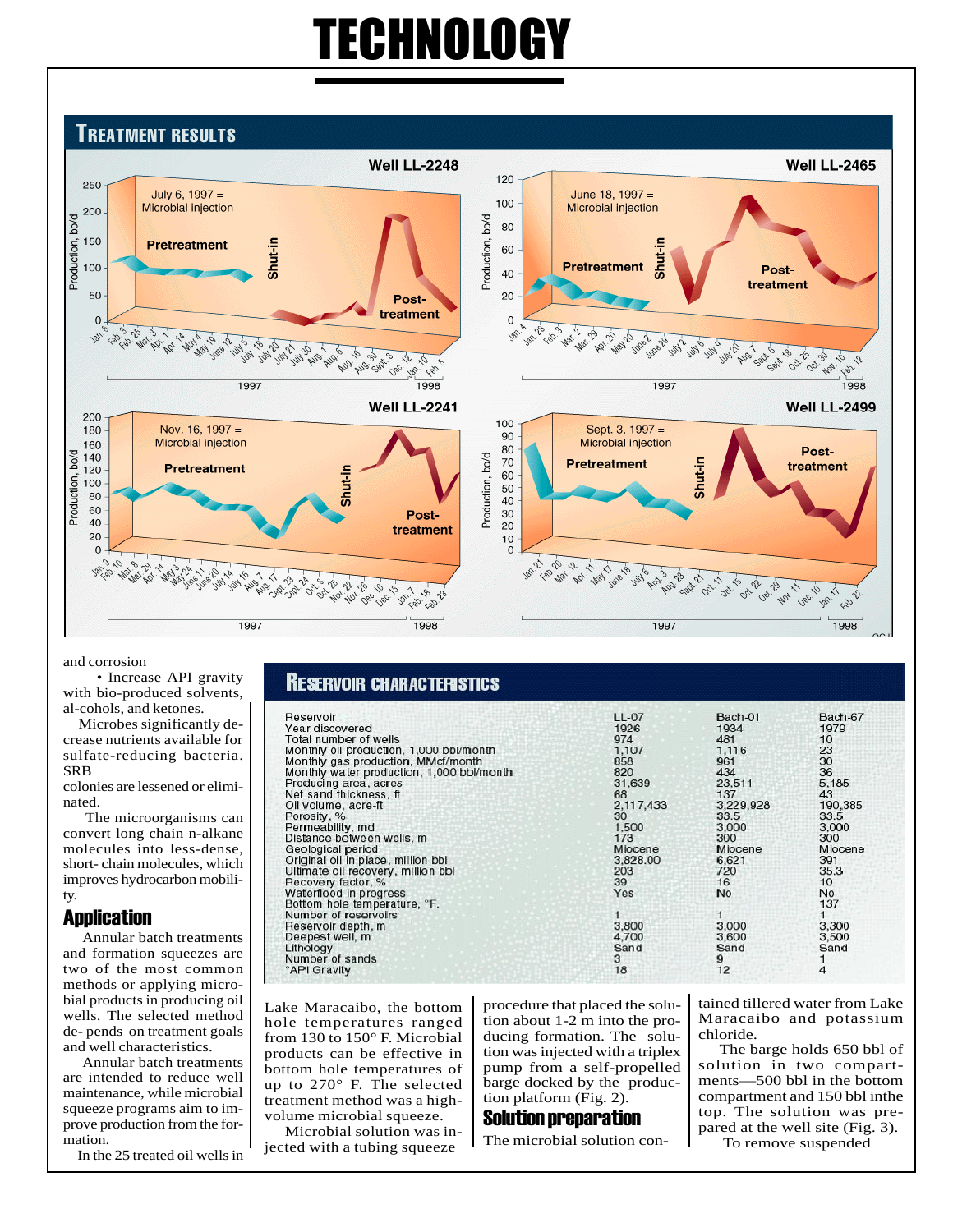## TECHNOLOGY

#### **TREATMENT DESCRIPTION**

| Well       | Date     | Reservoir | °API | Para-<br>Bac/S,<br>drums | Corro-<br>so-Bac.<br>drums                     | Ben-<br>Bac,<br>drums | Water,<br>bbl | Shut-<br>In,<br>days                       | Concen-<br>tration,<br>ppm |
|------------|----------|-----------|------|--------------------------|------------------------------------------------|-----------------------|---------------|--------------------------------------------|----------------------------|
| LL-2792-3* | 04-22-97 | BACH-67   | 13   |                          | 1                                              |                       | 500           | 10                                         | 10,000                     |
| LL-2609    | 04-24-97 | BACH-67   | 11   | 3244455333               | $\frac{2}{4}$                                  |                       | 500           | 10                                         | 10,000                     |
| $LL-153-2$ | 04-25-97 | BACH-01   | 13   |                          |                                                |                       | 1,000         | 10                                         | 8,000                      |
| LL-2465*   | 06-26-97 | LGINF-07  | 15   |                          |                                                |                       | 500           | 10                                         | 18,000                     |
| LL-2141*   | 06-27-97 | LGINF-07  | 17   |                          | 33333                                          |                       | 600           |                                            | 18,000                     |
| $LL-124*$  | 06-27-97 | LGINF-07  | 18   |                          |                                                |                       | 600           | $\begin{array}{c} 7 \\ 7 \\ 7 \end{array}$ | 18,000                     |
| LL-2105*   | 06-27-97 | LGINF-07  | 18   |                          |                                                |                       | 400           |                                            | 13,000                     |
| LL-2599    | 07-05-97 | BACH-01   | 11   |                          |                                                | 2                     | 600           | $\overline{7}$                             | 18,000                     |
| LL-2248    | 07-05-97 | BACH-01   | 11   |                          |                                                | $\frac{3}{2}$         | 800           | 12                                         | 18,000                     |
| LL-2772    | 07-03-97 | BACH-01   | 10   |                          | $\begin{array}{c}\n 4 \\ 2 \\ 3\n \end{array}$ |                       | 600           | 15                                         | 18,000                     |
| LL-2318    | 04-25-97 | BACH-01   | 10   | $\overline{4}$           |                                                |                       | 600           | 12                                         | 18,000                     |
| LL-2624    | 07-06-97 | BACH-01   | 11   | $\frac{3}{3}$            |                                                | $\frac{3}{2}$         | 800           | 15                                         | 18,000                     |
| LL-2785    | 07-06-97 | BACH-01   | 11   |                          |                                                |                       | 600           | 8                                          | 18,000                     |
| LL-2499    | 10-03-97 | LGINF-07  | 19   |                          |                                                |                       | 150           |                                            | 54,000                     |
| LL-2647    | 10-03-97 | LGINF-05  | 18   |                          |                                                |                       | 200           |                                            | 54,000                     |
| LL-2214    | 10-17-97 | LGINF-07  | 19   |                          |                                                |                       | 100           |                                            | 54,000                     |
| LL-360     | 10-17-97 | LGINF-07  | 15   |                          | $\overline{1}$                                 |                       | 100           |                                            | 54,000                     |
| LL-1506    | 10-17-97 | LGINF-07  | 14   |                          | 1                                              |                       | 100           | ភេទាម                                      | 54,000                     |
| LL-2106    | 10-18-97 | LGINF-07  | 19   |                          | $\begin{array}{c} 3 \\ 3 \\ 1 \end{array}$     |                       | 200           |                                            | 54,000                     |
| LL-1359    | 10-18-97 | LGINF-07  | 15   |                          |                                                |                       | 300           |                                            | 36,000                     |
| LL-1579    | 11-03-97 | LGINF-07  | 16   |                          |                                                |                       | 100           | 5555                                       | 54,000                     |
| LL-1634    | 11-16-97 | LGINF-07  | 18   | 434434345555333          |                                                |                       | 250           |                                            | 43,000                     |
| LL-2231    | 11-16-97 | LGINF-07  | 19   |                          | $\frac{3}{2}$                                  |                       | 150           | 5                                          | 54,000                     |
| LL-2241    | 11-16-97 | LGINF-07  | 19   | 4                        |                                                |                       | 250           | 5                                          | 43,000                     |

solids prior to mixing, the lake water was strained through a 2 micron filter. The water (100 bbl) was pumped into the top holding tank where a centrifugal pump mixed the potassium chloride (KCl) and microbial products with lake water.

 Powdered KCl concentrate was mixed at a concentration of 1.6% by weight, while the microbe concentration ranged from 8,000 to 54,000 ppm. Microbe concentration depends on the well shut-in time. The longer the shut-in, the lower the concentration.

 The solution was transferred to the 500-bbl compartment after each 100 bbl was prepared. This procedure was repeated until the desired volume was prepared.

 The thoroughly mixed solution was then transferred in 100-bbl intervals to the top compartment from which it was injected into the well with a triplex pump.

#### Injection procedure

 The microbial solution (Table 2) was injected at a rate of 3 bbl/min at a pressure greater than the well's bottom hole pressure. Care was taken so that the injection pressure did not damage the formation.

 The wells were then shut in between 5 and 15 days to allow the microbial colony to become established.

 The solution in the first wells had low microbe concentrations, and the wells were shut in for longer periods. Because the operator preferred

shorter shut-ins, the subsequent wells had higher microbe concentrations, and shut-ins were reduced to 5 days.

After the shut-in period, the

#### **Authors**



 *Carmen J. Partidas is the reservoir manager far the Tamare oil division of Pdvsa E&P, Lagunillas district, Venezuela. She is responsible for recommending and preparing new wells and evaluating new technology. Partidas has a petroleum engineering degree from the University of*

*Zulia. She ie a member of the College of Engineers of Venezuela and SPE.*

 *Gabriela Trebbau is technology director of Micro-Bac Venezuela, in Caracas. She is responsible for research and business development for oilfield products, Previously, she was with Intevep South America.*

 *Trebbau has an MS in microbiology from the University of Oklahoma. She is a member of the American Society of Microbiology (ASM), ASTM, and SPE.*

 *Thomas L. Smith is vice-president of petroleum engineering with Micro-Bac International Inc., Round Rock, Tex. He is responsible for business development, engineering field support, and field testing new technology for enhanced oil recovery, formation stimulation, and flow assurance. He previous was with NL Industries. Smith has a petroleum engineering degree from Louisiana State University. He is an SPE member.*

wells were returned to production.

 Testing and well data records were kept to provide on-going monitoring analysis. Data included:

 •Whole oil/gas chromatography

 • Saturates, aromatics, resins, and asphaltenes analysis

• Water analysis

 • Viscosity, pour-point, and cloud-point analysis

 • Testing procedures specific to microbial products.

#### Additional treatments

 An optional proprietary surfactant was added to five of the treatments. The advantages of the surfac tant include deeper penetration into the oilbearing formation, faster production increases, and decreases in interfacial tension.

 When microbes penetrate the oil-bearing formation, the speed at which they migrate away from the well bore is inversely related to the formation obstacles that they encounter. The surfactant increases the penetration rate by removing various obstacles that slow down the penetration rate of the microorganisms.

 Wells with a long history of chemical treatments may be more difficult to treat successfully with microbes. Poor results might be obtained because chemical residuals in well casing could be toxic to some microbial products.

 Depending on chemical residuals in the well casing, a higher treatment dosage may be called for, or the well may need an additional treatment.

#### **Results**

 Fig. 4 shows the production performance of four of the treated wells. Each well had a significant production peak several weeks after the treatment.

 Of the four wells. Well LL-2241 shows the most sustained production after the treatment.

 Overall, the three reservoirs had an 80% success rate, with increases in oil production of 50-200%, indicating that microbes are an alternative to traditional treatments.